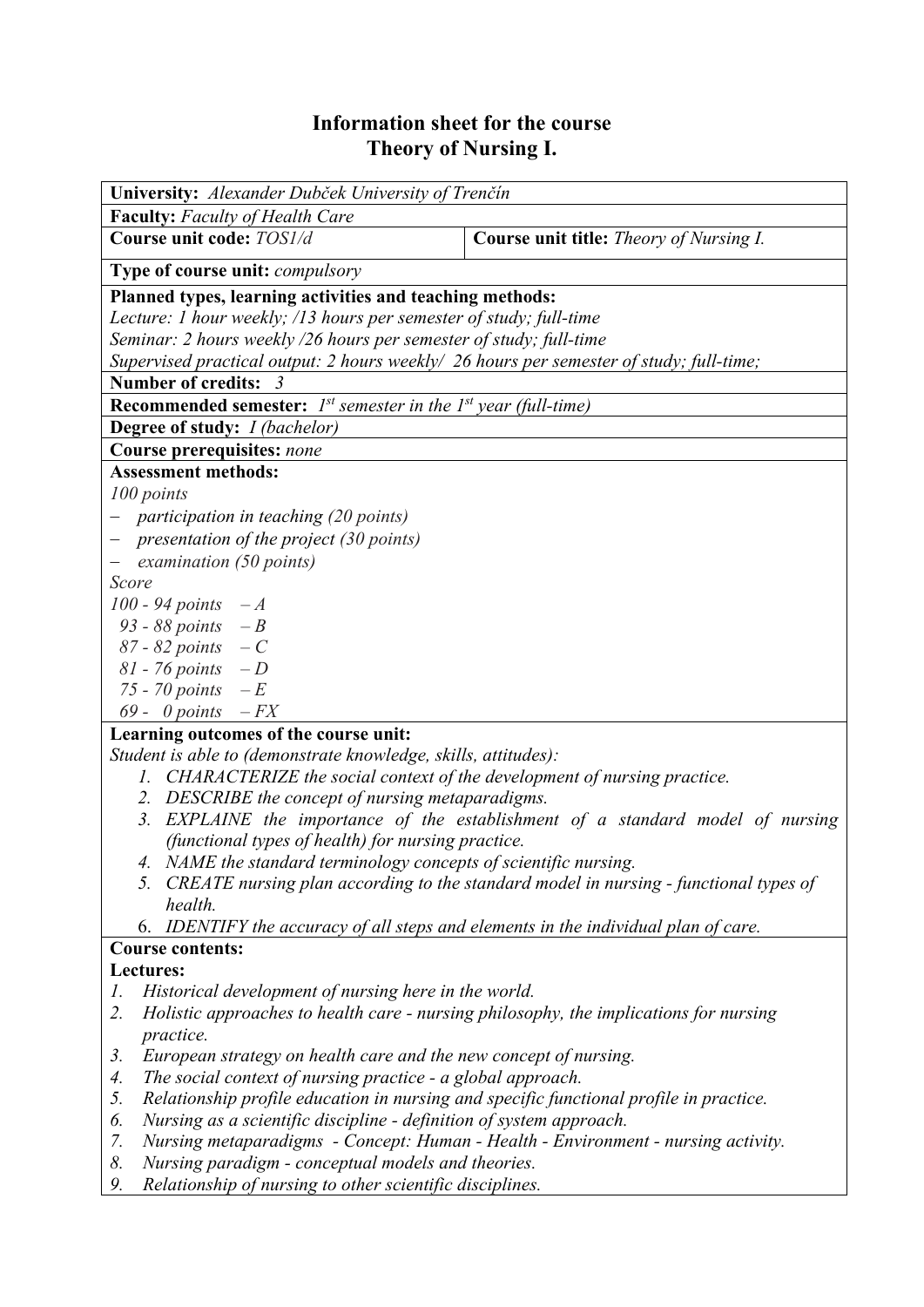- *10. Health and nursing. General characteristics of health, fitness model, states of health and disease.*
- *11. Methodology of nursing nursing process.*
- *12. The standardization of terminology in nursing.*
- *13. The Standard Model in Nursing functional types of health.*

## **Seminars:**

- *1. Nursing assessment of the health status of clients / patients.*
- *2. Establishment of a standard model for nursing assessment.*
- *3. Functional types of health model M. Gordon.*
- *4. Assessment of the state of health of the infant / child, young person.*
- *5. Assessment of the state of health of an adult client / patient.*
- *6. Assessment of the state of health of the family.*
- *7. Assessment of the state of health of the community.*
- *8. Dysfunctional types of health and nursing diagnosis.*
- *9. Resolution functional and dysfunctional type of health.*
- *10. Definitions needs, nursing problem, nursing diagnosis.*
- *11. The relationship between dysfunctional, stabilized and deteriorating health type*
- *12. NANDA nursing diagnoses in 11 areas of dysfunctional types of health.*
- 13. *Assessment of health status in acute and life-threatening conditions*

## **Recommended of required reading:**

- *1. FARKAŠOVÁ, D. a kol.: Ošetrovateľstvo teória. 3. vyd. Martin : Vydavateľstvo Osveta, 2009. 245 s. ISBN 978-80-8063-322-6.*
- *2. FARKAŠOVÁ, D. a kol.: História ošetrovateľstva. Martin : Vydavateľstvo Osveta, 2010. 169 s. ISBN 978-80-8063-332-5.*
- *3. HERDMAN, T.H. NANDA International Ošetřovatelské diagnózy Definice a klasifikace 2012-2014. Praha : Grada Publishing, 2013. 550 s. ISBN 978-80-247-4328-8.*
- *4. HANZLÍKOVÁ, A.: Profesionálne ošetrovateľstvo a jeho regulácia. Martin: Vydavateľstvo Osveta, 2011. 156 s. ISBN 978-80-8063-360-8.*
- *5. KOZIEROVÁ, B. ERBOVÁ, G. OLIVIEROVÁ, R.: Ošetrovateľstvo 1, 2. Martin : Osveta, 1995. 1474 s. ISBN 80-217-0528-0.*
- *6. MASTILIAKOVÁ, D. Holistické přístupy v péči o zdraví. 3. nezmen. vyd. Brno : NCONZO, 2010. 164 s. ISBN 978-80-7013-457-3.*
- *7. MASTILIAKOVÁ, D.: Úvod do ošetřovatelství systémový přístup. I. díl. 1. vyd. Praha : Karolinum, 2004. 187 s. ISBN 80-246-0429-9.*
- *8. MASTILIAKOVÁ, D.: Úvod do ošetřovatelství systémový přístup. II. díl. 1. vyd. Praha : Karolinum, 2002. 160 s. ISBN 80-246-0428-0.*
- *9. MASTILIAKOVÁ,D. Úvod do ošetrovateľstva. Študijná opora /on-line/*
- *10. MASTILIAKOVÁ, D. Funkčné typy zdravia. Študijná opora /on-line/*
- *11. ŽIAKOVÁ, K. a kol.: Ošetrovateľský slovník . Martin : Vydavateľstvo Osveta, 2009. 218 s. ISBN 978-80-8063-315-8.*
- *12. VÖRÖSOVÁ, G. a kol.: Klasifikačné systémy a štandardizácia terminológie v ošetrovateľstve. 1. vyd. Martin : Osveta, 2007. 113 s. ISBN 978-80-8063-242-7.*
- 13. *Vestník MZ SR*

**Language:** *Slovak*

## **Remarks:**

| <b>Evaluation history:</b> Number of evaluated students |  |  |  |  |  |  |  |  |
|---------------------------------------------------------|--|--|--|--|--|--|--|--|
|                                                         |  |  |  |  |  |  |  |  |
|                                                         |  |  |  |  |  |  |  |  |

**Lectures:** *doc. PhDr. Dagmar Mastiliaková, PhD.*

**Seminars:** *PhDr. Katarína Gerlichová, PhD., PhDr. Nikoleta Poliaková, PhD., PhDr. Mariana*